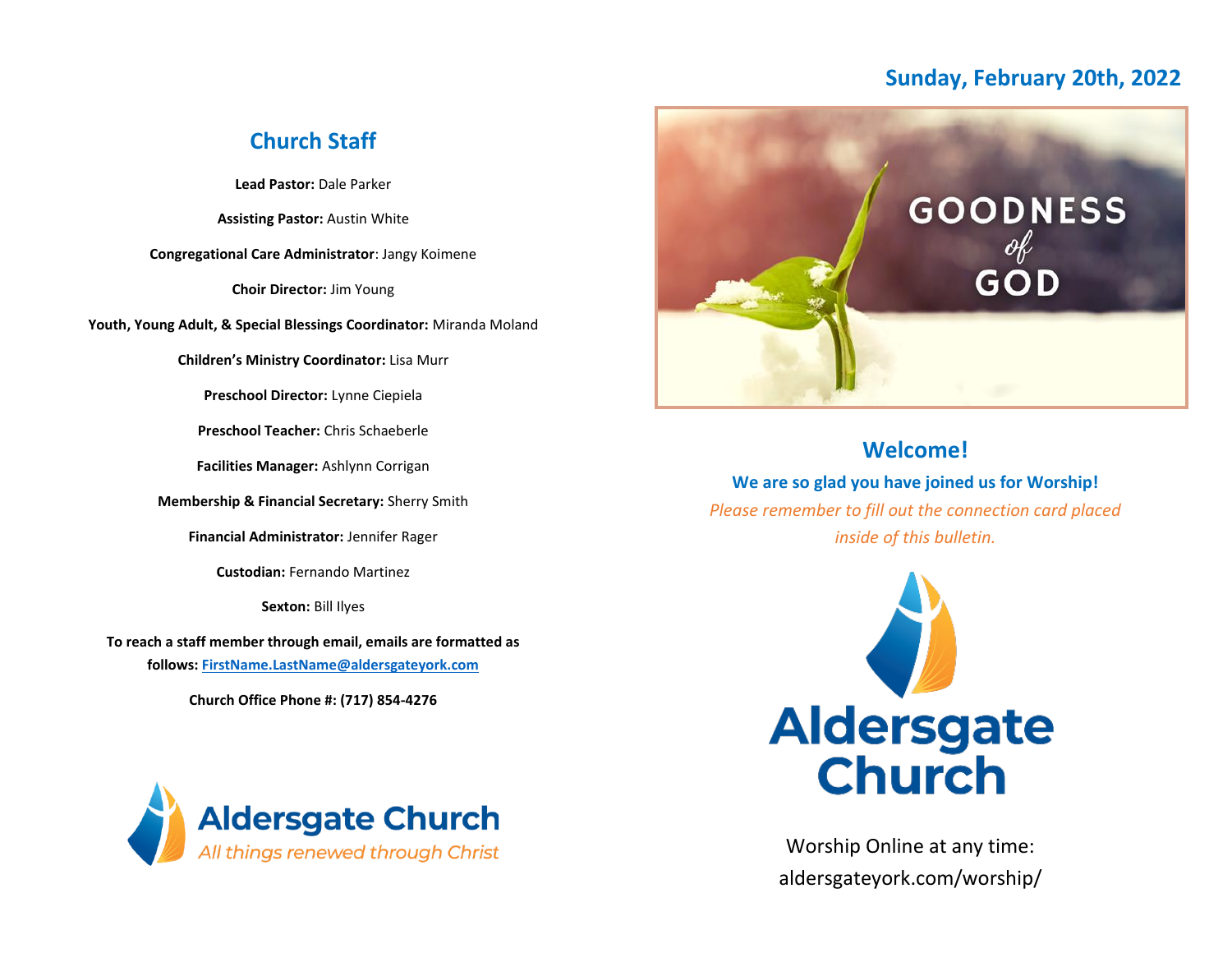# 9:00am Contemporary Service

**OPENING SONG** – *A Mighty Fortress*

#### **ANNOUNCEMENTS**

**FAITH SHARING** – Bob Rambo

**SINGING TOGETHER** – *Yes I Will*

 *King of My Heart*

**PASTORAL PRAYER SCRIPTURE LESSONS** – Romans 3:19-26, 5:1-2 and Mark 9:21-24 **MESSAGE** – Pastor Austin White **SENDING SONG** – *Give Me Faith* **BENEDICTION**

## 10:30am Traditional Service

**GATHERING MUSIC & ENTRANCE HYMN #710** – *Faith of Our Fathers* **WELCOME & ANNOUNCEMENTS FAITH SHARING** – Bob Rambo **CALL TO WORSHIP HYMN #650** – *Give Me the Faith Which Can Remove* **PRAYER OF CONFESSION AND WORDS OF ASSURANCE HYMN #71** – *Glory Be to the Father (Gloria Patri)* **PASSING THE PEACE OF CHRIST PASTORAL PRAYER AND LORD'S PRAYER SPECIAL MUSIC** – *Great Is Thy Faithfulness* **PRAYER OF ILLUMINATION SCRIPTURE LESSONS** – Romans 3:19-26, 5:1-2 and Mark 9:21-24 **MESSAGE** – Pastor Austin White **HYMN #310** – *He Lives* **BENEDICTION HYMN #664** – *Sent Forth By God's Blessing* (st. 2)

# What's Happening

#### **Jackson School** "Sunshine Carts"

Jackson School has asked for some help in supplying their "Sunshine Carts" which are "room service carts" taken to all the teachers throughout the day. These carts are filled with snack and drink items to give the teachers a break and a boost throughout the day. This coming month, March, is themed in green. They are asking for any snacks or drinks (bottled or canned) that are green, either in color or wrapping. Ideas are granola bars wrapped in green, green Gatorade, sprite/ginger ale soda, candies colored green, etc. Items are to be individually pre-wrapped in their packaging. Please bring them to the church and place in the Jackson School donation basket. Items will be accepted up until March 6<sup>th</sup>. Thank you for your support!

### **Faith Sharing Moment – Bob Rambo**

I was raised in a Christian home and was very active in my church youth program. After a Youth Group hayride I took my date home. On the way, it was quiet in the car so I asked her what she was thinking. She said that she was "Praising God and thanking Him for a wonderful evening". I was shocked at her response. I had never experienced that kind of relationship with God. It made we realize that there was more to this Christian thing that I needed. However, I also didn't want to admit to myself or my friends that I wasn't really a Christian yet. Several months later I finally accepted Jesus Christ as my Lord & Savior. I found out that I had not fooled anyone. My friends told me that they knew I'd come around eventually. I was only fooling myself.



#### **Our Daily Bread**

Cookies & Casseroles are due

next Sunday – February 27<sup>th</sup>.

Thank you for your contributions!

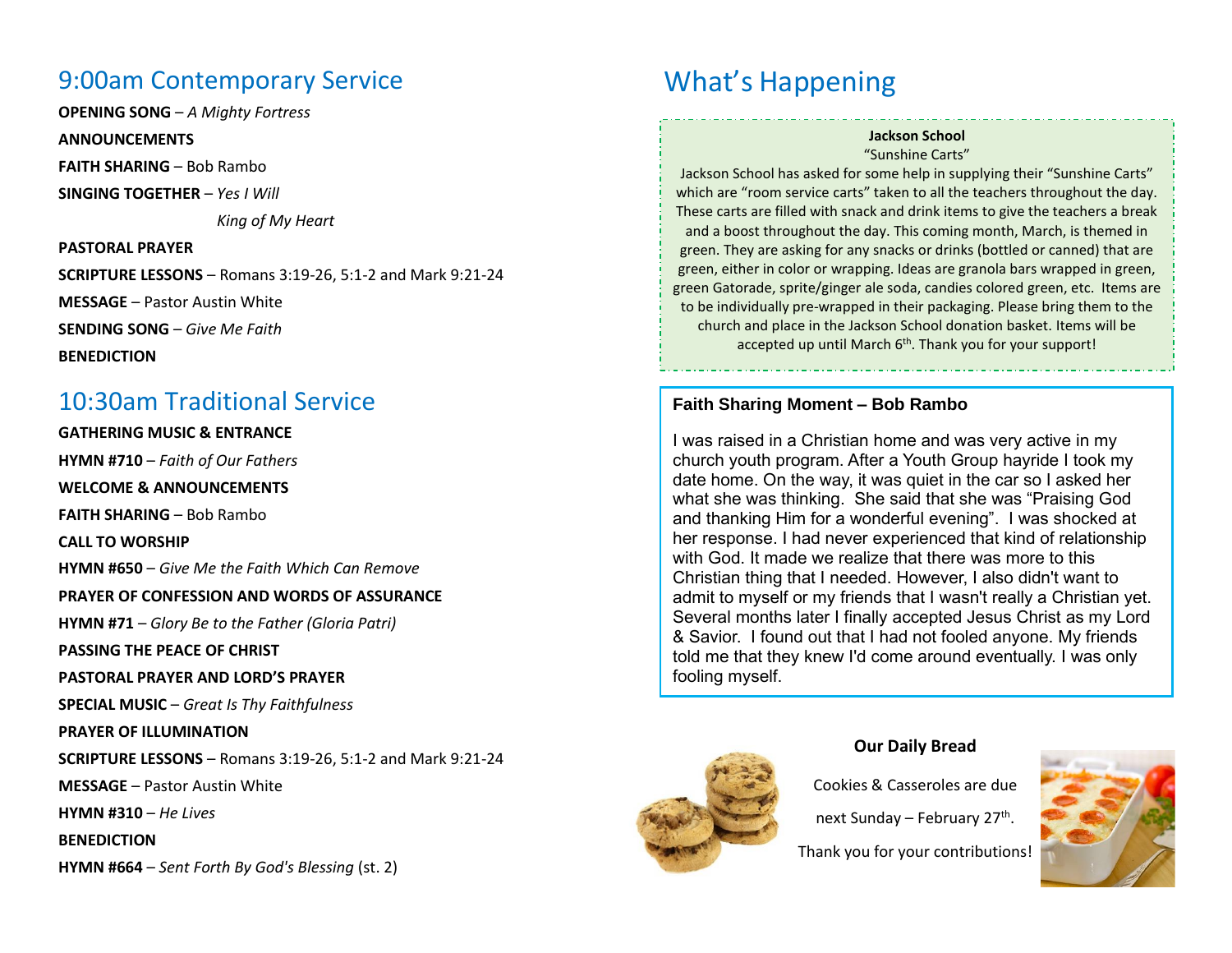# Calendar

#### **Monday, Feb. 21st**

No Preschool (Presidents Day) Leadership Prayer Team Grief Share

#### **Tuesday, Feb. 22nd**

3's Preschool Class 4's Preschool Class Intercessory Prayer 10-11 am 12 in the Word Ministry Resource Team Villas on the Lake HOA Meeting Tuesday Night Men's Group

### **Wednesday, Feb. 23rd**

Men's Bible Study 2's Preschool class 4's Preschool Class CBS Girl Scout Leader Meeting Choir Rehearsal Young Adult Group

### **Thursday, Feb. 24th**

Hidden Man 3's Preschool Class 4's Preschool Class Al-Anon Prayer Group Men's Group (Journey Men) Contemporary Worship Team

### **Friday, Feb. 25th**

No Events Scheduled

#### **Saturday, Feb. 26th**

AARP Tax Clinic (For more information call the church, or call 717-771-9042 to schedule an appointment.

Are you 50+ years old? Need help filing your federal, state, and/or local taxes?

### **FREE TAX PREP ASSISTANCE**

**FOR LOCAL SENIOR CITIZENS** 

Courtesy of York AARP Tax-Aide



**AARP MEMBERSHIP NOT REQUIRED** 

Locations in York, Craley, Hanover, Dover, Lewisberry, Manchester, New Freedom, Red Lion. Spring Grove and Wrightsville

#### **Beginning January 10, 2022 call 717.771.9042** ent at one of our 13 site

Due to training limitations, the program cannot prepare taxes for sses, for self-employed individuals who have employees or losses farm income, rental property with expenses, for those who own or traded cryptocurrency, and more

Contact yorkaarptaxaideegmail.com for more information

# Children & Youth Corner



#### **Amazing Adventures Happenings:** Easter-fest 2022

Join us for the fun and activities on Saturday, April 9, 1-3pm! We will have games, crafts, face painting, a bounce house and of course, an Easter Egg Hunt! Sign-up at the link below!

#### Donations this month:

Easter-fest 2022-Plastic Easter eggs and individually wrapped candy Jackson School-Preschool flashcards (letters, shapes, numbers, colors)



#### Monthly Memory Verse:

"THE LORD HAS SHOWN YOU WHAT IS GOOD. HE HAS TOLD YOU WHAT HE REQUIRES OF YOU. YOU MUST ACT WITH JUSTICE YOU MUST LOVE TO SHOW MERCY AND YOU MUST BE HUMBLE AS YOU LIVE IN THE SIGHT OF YOUR GOD." MICAH 6:8, NIRV

#### This is the third week in our month of Compassion, caring enough to do something about someone else's need. This week we are looking at the story of Jesus feeding the Five Thousand in John 6:1-13. Here we learn that we need to be aware of other's needs and wiling to give

up what we have to help them. Join us Sunday or click here for the online lesson.

Please contact Lisa Murr at lisa.murr@aldersgateyork.com with any questions or concerns.



# Youth Group 6-8pm at Aldersgate Church

Details sent through email, contact miranda.moland@aldersgateyork.com